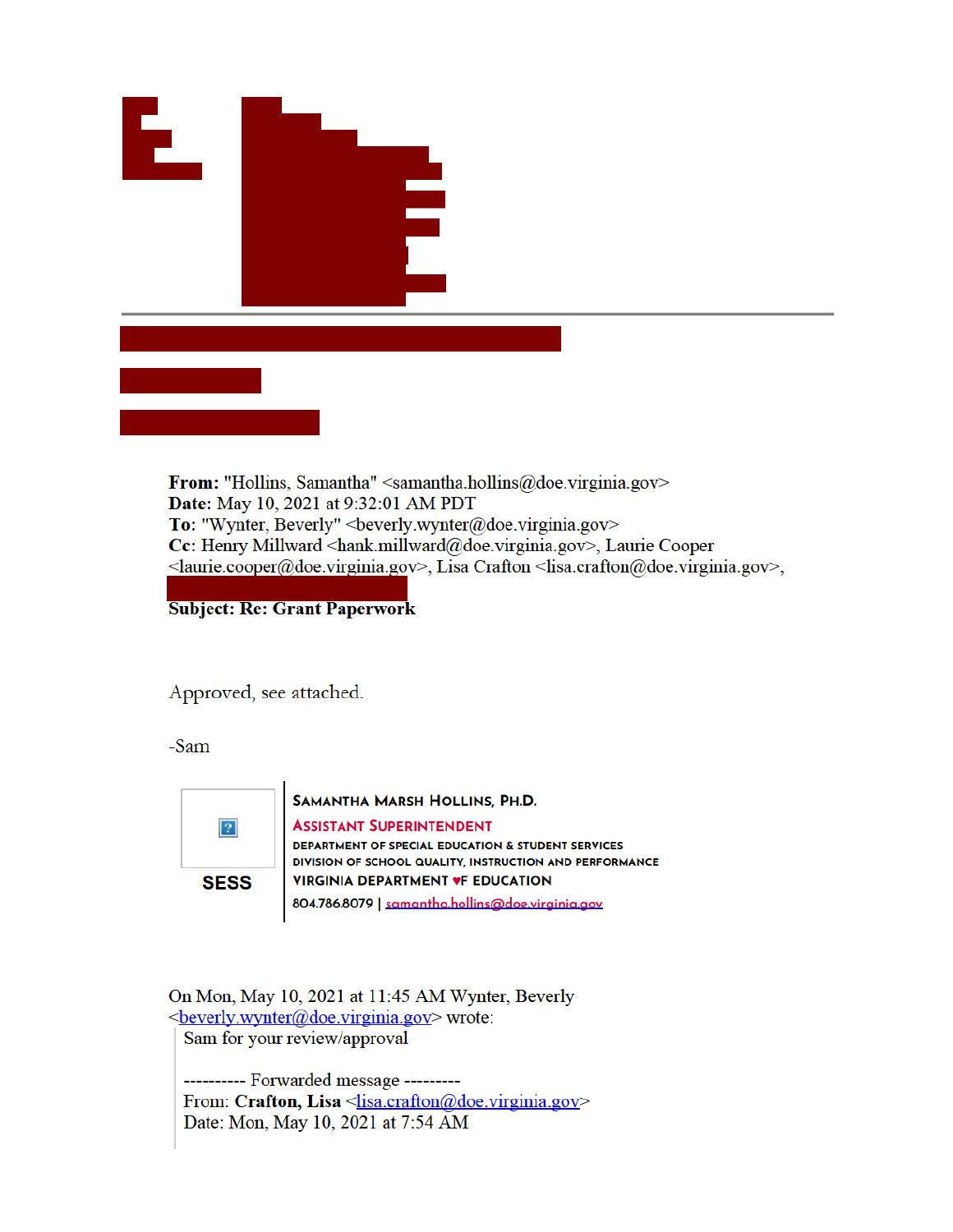Subject: Fwd: Grant Paperwork To: Beverly Wynter <br/>beverly.wynter@doe.virginia.gov> Cc: Laurie Cooper <<u>laurie.cooper@doe.virginia.gov</u>>

Bev:

Please find attached the routing form and Grant supporting documents for Sam's review and approval.

---------- Forwarded message --------- From: **Millward, Henry** <hank.millward@doe.virginia.gov> Date: Fri, May 7, 2021 at 12:33 PM Subject: Fwd: Grant Paperwork To: Lisa Crafton <lisa.crafton@doe.virginia.gov>, Cooper Laurie zww89277 <laurie.cooper@doe.virginia.gov>

Lisa and Laurie,

I have attached the signed documents.

Hank

**Henry J. Millward, Jr.**

Director Virginia Department ♥f Education Department of Special Education and Student Services Office of Specialized Education Facilities and Family Engagement James Monroe Building - 20th Floor 101 N. 14th Street Richmond, Virginia 23219

**Office Phone - (804) 371-0525 Cell Phone - (804) 301-1171**



**CONFIDENTIALITY WARNING: The information conveyed in this communication is intended for the use of the original addressee(s), and may be legally privileged, confidential, and/or exempt from disclosure under applicable law. If this communication was not addressed or copied to you, then you have received it in error and are strictly prohibited from reading, copying, distributing, disseminating, or transmitting any of the**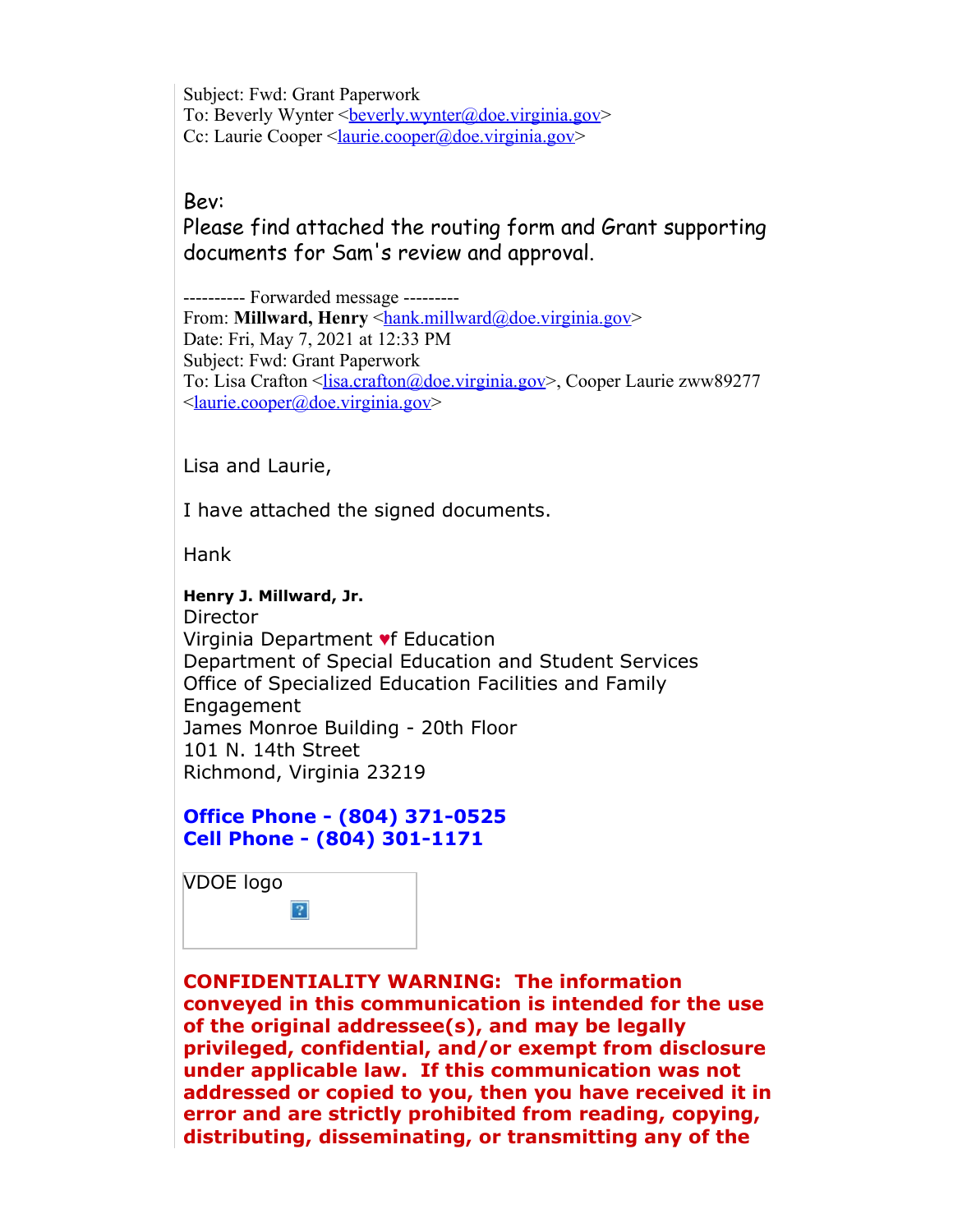**information it conveys. If you received this communication in error, please destroy all electronic, paper, and other copies, and notify the sender of the error immediately. Accidental transmission of this communication is not intended to waive any privilege or confidentiality protected under Virginia's Freedom of Information Act.**

---------- Forwarded message --------- From: Crafton, Lisa <lisa.crafton@doe.virginia.gov> Date: Fri, May 7, 2021 at 12:09 PM Subject: Fwd: Grant Paperwork To: Millward, Henry <hank.millward@doe.virginia.gov>

## Hank:

Please find attached the routing form and Grant supporting documents for your review and approval.

Have a great weekend.

---------- Forwarded message --------- From: Cooper, Laurie <**laurie.cooper@doe.virginia.gov>** Date: Fri, May 7, 2021 at 11:56 AM Subject: Grant Paperwork To: Lisa Crafton  $\frac{\text{N}}{\text{N}}$   $\frac{\text{N}}{\text{N}}$ Cc: Julia Rhodes <*julia.rhodes@doe.virginia.gov>* 

Lisa, thank you for your help earlier. I've attached everything that needs to be routed to Hank and Sam. Please let me know if I am missing anything; I double checked and think I am good, but not sure.

Laurie

--

## **Laurie Cooper**

804-786-1812 *\*Please use the "Find Me" feature* State Operated Programs Virginia Department of Education P.O. Box 2120 Richmond, VA 23218-2120 VDOE logo $\overline{P}$